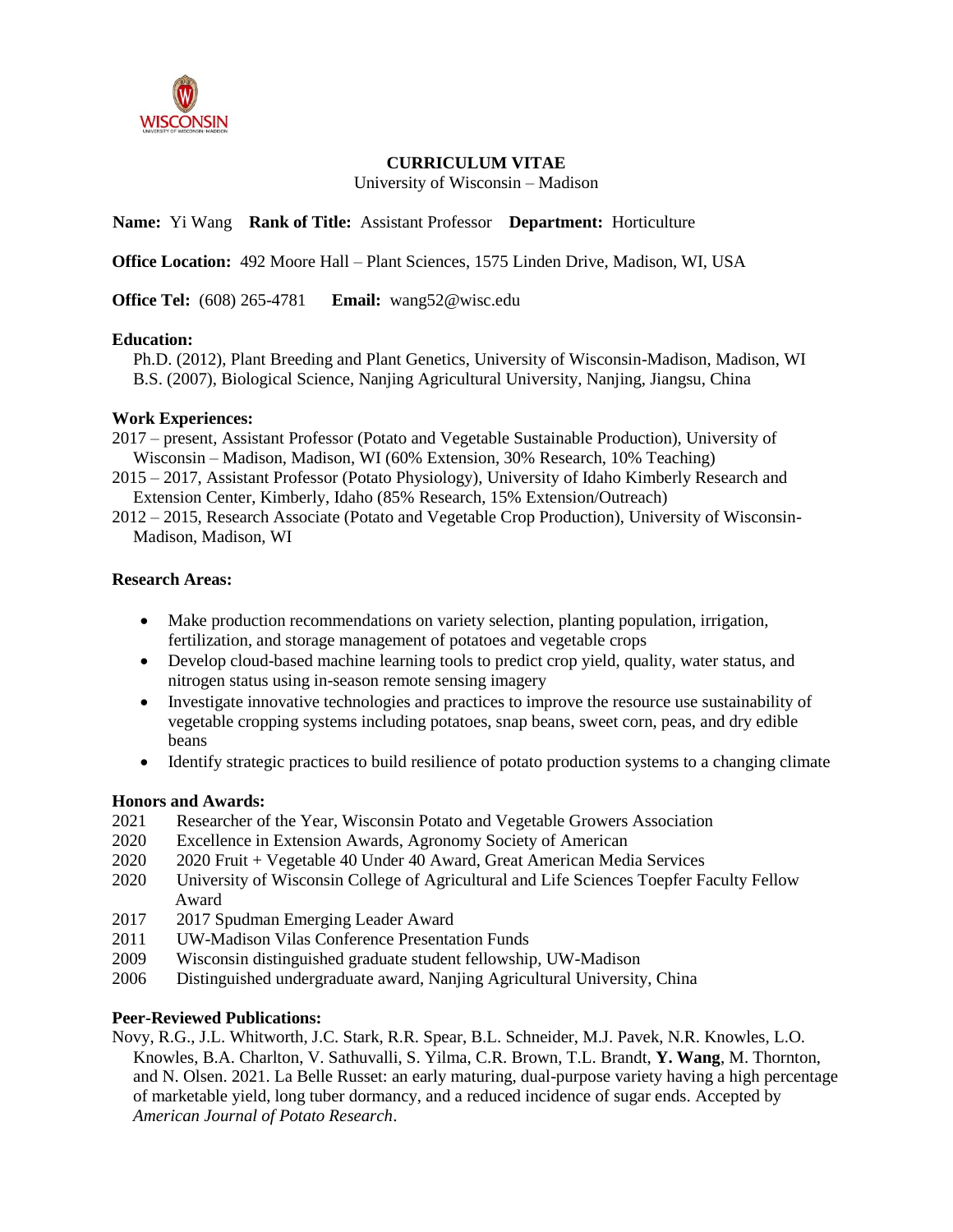- Crosby, T.W., and **Y. Wang.** 2021. Effects of different irrigation management practices on potato (*Solanum tuberosum* L.) production in the Upper Midwest of the U.S. *Sustainability.* 13: 10187.
- Smail, R.A., M.A. Nocco, J.B. Colquhoun, and **Y. Wang.** 2021. Remotely-sensed water budgets for agriculture in the Upper Midwestern United States. *Agricultural Water Management*. 258: 107181.
- **Y. Wang,** M.R. Naber, T.W. Crosby, and G. Liang. 2021. Evaluating multiple diagnostic tools for monitoring in-season nitrogen status of chipping potatoes in the U.S. *Potato Research:* https://doi.org/10.1007/s11540-021-09507-y
- Crosby, T.W. and **Y. Wang.** 2021. Effects of irrigation management on chipping potato (*Solanum tuberosum* L.) in the Upper Midwest of the U.S. *Agronomy*. 11: 768.
- R. R. Spear, R. G. Novy, J. L. Whitworth, J. C. Stark, M. J. Pavek, N. R. Knowles, L. O. Knowles, B. A. Charlton, V. Sathuvalli, S. Yilma, M.K. Thornton, N.L. Olsen, T.L. Brandt, and **Y. Wang.** 2021. Galena Russet: A Long Dormancy, Dual Purpose Potato Cultivar Exhibiting Low Asparagine, Cold-Sweetening Resistance, and Enhanced Protein Content. *American Journal of Potato Research.* 98: 51- 63.
- Liu, N., P.A. Townsend**,** M.R. Naber, P.B. Bethke, W.B. Hills, and **Y. Wang.** 2020. Hyperspectral imagery to monitor crop nutrient status within and across growing seasons. *Remote Sensing of Environment.* 255: 112303.
- Sun, C., L. Feng, Z. Zhang, Y. Ma, T.W. Crosby, M.R. Naber, and **Y. Wang.** 2020. Prediction of end-ofseason tuber yield and tuber set in potatoes using in-season UAV-based hyperspectral imagery and machine learning. *Sensors*. 20: 5293.
- **Wang, Y.,** M.R. Naber, and T.W. Crosby. 2020. Effects of wound healing management on potato postharvest storability. *Agronomy*. 10: 512.
- Sun, N., **Y. Wang,** S. Gupta, and C.J. Rosen. 2020. Potato tuber chemical properties in storage as affected by cultivar and nitrogen rate: implications for acrylamide formation. *Foods.* 9: 352.
- Sun, N., **Y. Wang,** S. Gupta, and C.J. Rosen. 2018. Nitrogen fertility and cultivar effects on potato agronomic properties and acrylamide-forming potential. *Agronomy Journal*. 111: 408-418.
- **Wang, Y.,** L.B. Snodgrass, P.C. Bethke, A.J. Bussan, D.G. Holm, R.G. Novy, M.J. Pavek, G.A. Porter, C.J. Rosen, V. Sathuvalli, A.L. Thompson, M.T. Thornton, and J.B. Endelman. 2017. Reliability of measurement and genotype x environment interaction for potato specific gravity. *Crop Science*. 57: 1966-1972.
- **Wang, Y.,** T.L. Brandt, and N.L. Olsen. 2016. A historical look at Russet Burbank potato (*Solanum tuberosum* L.) quality under different storage regimes. *American Journal of Potato Research*. 93: 474- 484.
- **Wang, Y.,** P.C. Bethke, A.J. Bussan, M.T. Glynn, D.G. Holm, F.M. Navarro, R.G. Novy, J.P. Palta, M.J. Pavek, G.A. Porter, V.R. Sathuvalli, A.L. Thompson, P.J. Voglewede, J.L. Whitworth, D.I. Parish, and J.B. Endelman. 2015. Acrylamide-forming potential and agronomic properties of elite U.S. potato germplasm from the National Fry Processing Trial. *Crop Science*. 56: 1-10.
- **Wang, Y.,** M.D. Ruark, A.J. Gevens, D.T. Caine, A.L. Raster, N.J. Goeser, and A.J. Bussan. 2015. Processing Snap Bean Variety Responses to Applied Nitrogen and Irrigation in the North Central United States. *Agronomy Journal*. 107: 1401-1410.
- **Wang, Y.,** P.C. Bethke, M.J. Drilias, W.G. Schmitt, and A.J. Bussan. 2015. A multi-year survey of stemend chip defect in chipping potatoes (*Solanum tuberosum* L.). *American Journal of Potato Research*. 92: 79-90.
- **Wang, Y.,** and P.C. Bethke. 2013. Effects of *Verticillium dahliae* infection on stem-end chip defect development in potatoes (*Solanum tuberosum* L.). *Crop Science.* 53: 595–601.
- **Wang, Y.,** A.J. Bussan, and P.C. Bethke. 2012. Stem-end defect in chipping potatoes (*Solanum tuberosum*  L.) as influenced by mild environmental stresses. *American Journal of Potato Research.* 89: 392-399.

### **Current Funding Sources (~\$1,800,000 total, only federal grants are listed):**

USDA-SCRI, Wisconsin Specialty Crop Block Grant – "Using hyperspectral remote sensing to monitor nitrogen status of three processing vegetable crops in Central Wisconsin" – 2021-2024, (**Wang, Y.**), \$69,489;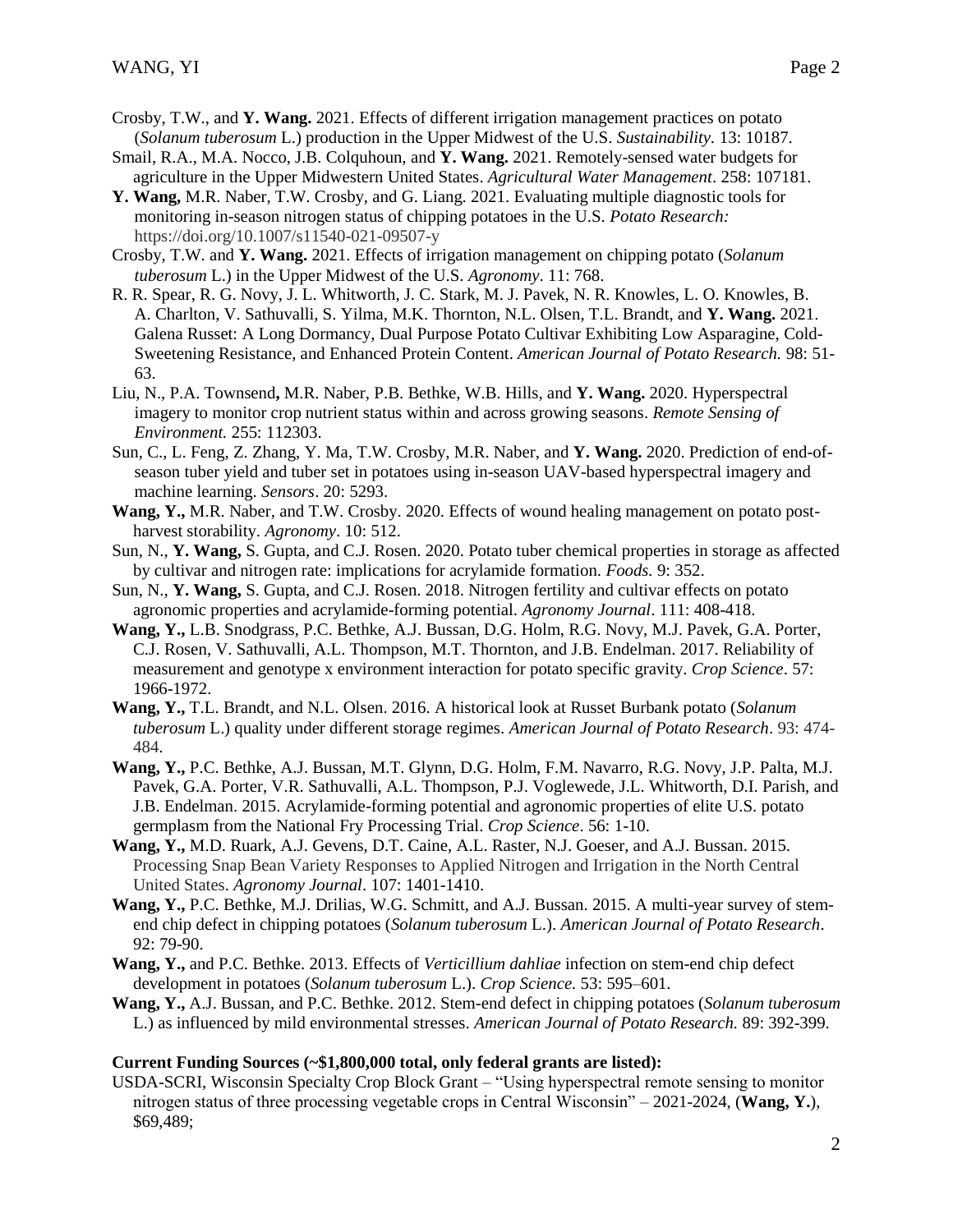- USDA-SCRI, Wisconsin Specialty Crop Block Grant **– "**In-season prediction of potato yield using satellite remote sensing and machine learning forsustainable irrigation management" – 2021-2024, (Z. Zhang, **Wang, Y.**), \$99,745
- USDA-AFRI Foundational and Applied Science Program "Using hyperspectral remote sensing to develop decision support models for potato nitrogen management" – 2020-2023 (**Wang, Y.,** P.A. Townsend, P.D. Mitchell), \$475,000;
- USDA-SCRI, Wisconsin Specialty Crop Block Grant "Exploring the use of thermal imaging for potato post-harvest storage" – 2020-2022, (**Wang, Y.**), \$63,819;
- USDA-Hatch Formula Funds "In-season prediction of potato production using UAV-based hyperspectral imagery and multi-task machine learning for sustainable irrigation management" – 2020-2022, (Zhang, Z., **Wang, Y.**), \$100,000;
- USDA-SCRI, Wisconsin Specialty Crop Block Grant **"**Aerial imaging for nitrogen management of potatoes" – 2019-2022, (P.A. Townsend, **Wang, Y.**), \$71,771;
- USDA-SCRI, Wisconsin Specialty Crop Block Grant "Comparison between Variable Rate Irrigation and conventional center pivot for sustainable vegetable production in Wisconsin" – 2019-2021, (**Wang, Y.**), \$80,000;
- USDA-Hatch Formula Funds "Evaluating reduced later-season irrigation & use a model to identify the best irrigation regime for potato productivity under the Wisconsin climate" – 2018-2020, (**Wang, Y.**), \$100,000;
- North Central Sustainable Agriculture Research & Education (NCR-SARE) Professional Development Program – "Water conservation practices for sustainable food production systems: developing an online, participatory training vehicle for ag-professional to enhance interaction with farmers" – 2018-2020, (**Wang, Y.**), \$74,959

# **Current Postdoc and Students:**

Alfadhl Alkhaled, 2021 – present, Postdoctoral Scholar Taqdeer Gill, 2022-2026, Ph.D. Horticulture Ophelia Tsai, 2022-2024, M.S. Horticulture Guolong Liang, 2020 – 2022, M.S. Horticulture Trevor W. Crosby, 2018 – 2023, Ph.D. Horticulture

# **Extension Bulletins and Articles (for the year of 2021):**

- Colquhoun, J.B., S.A. Chapman, A.J. Gevens, R.L. Groves, D.J. Heider, B.M. Jensen, G.R.W. Nice, M.D. Ruark, and **Y. Wang.** 2021. Commercial Vegetable Production in Wisconsin 2021. University of Wisconsin – Madison Extension Publication A3422. Online [\(https://learningstore.extension.wisc.edu/products/commercial-vegetable-production-in](https://learningstore.extension.wisc.edu/products/commercial-vegetable-production-in-wisconsin)[wisconsin\)](https://learningstore.extension.wisc.edu/products/commercial-vegetable-production-in-wisconsin)
- **Wang, Y.** 2021. Determining critical petiole nitrate levels for Silverton and Lakeview Russet. *The Badger Common'Tater.* Vol73 (6): 52-55
- **Wang, Y.** and G. Liang. 2021. Irrigating and fertilizing dark red kidney beans in the Central Sands. *The Badger Common'Tater.* Vol73 (4): 54-59
- **Wang, Y.** and A. Robison. 2021. Sanitizing potato storages and equipment: effective sanitization requires a thorough cleaning of all surfaces before a disinfectant is applied. *The Badger Common'Tater.* Vol73 (1): 22-25
- **Wang, Y.** 2021. Summary of 2020 growing season. *The Badger Common'Tater.* Vol 73(1): 68

# **Extension Newsletters (for the year of 2021).**

I serve as a coordinator of the UWEX Vegetable Crop Updates for 2021. Total subscribers of the newsletters are higher than 2000.

1. Wang, Y. 2021. Potato production updates. *Wisconsin Crop Manager,* Vegetable Crop Update #22. September 5.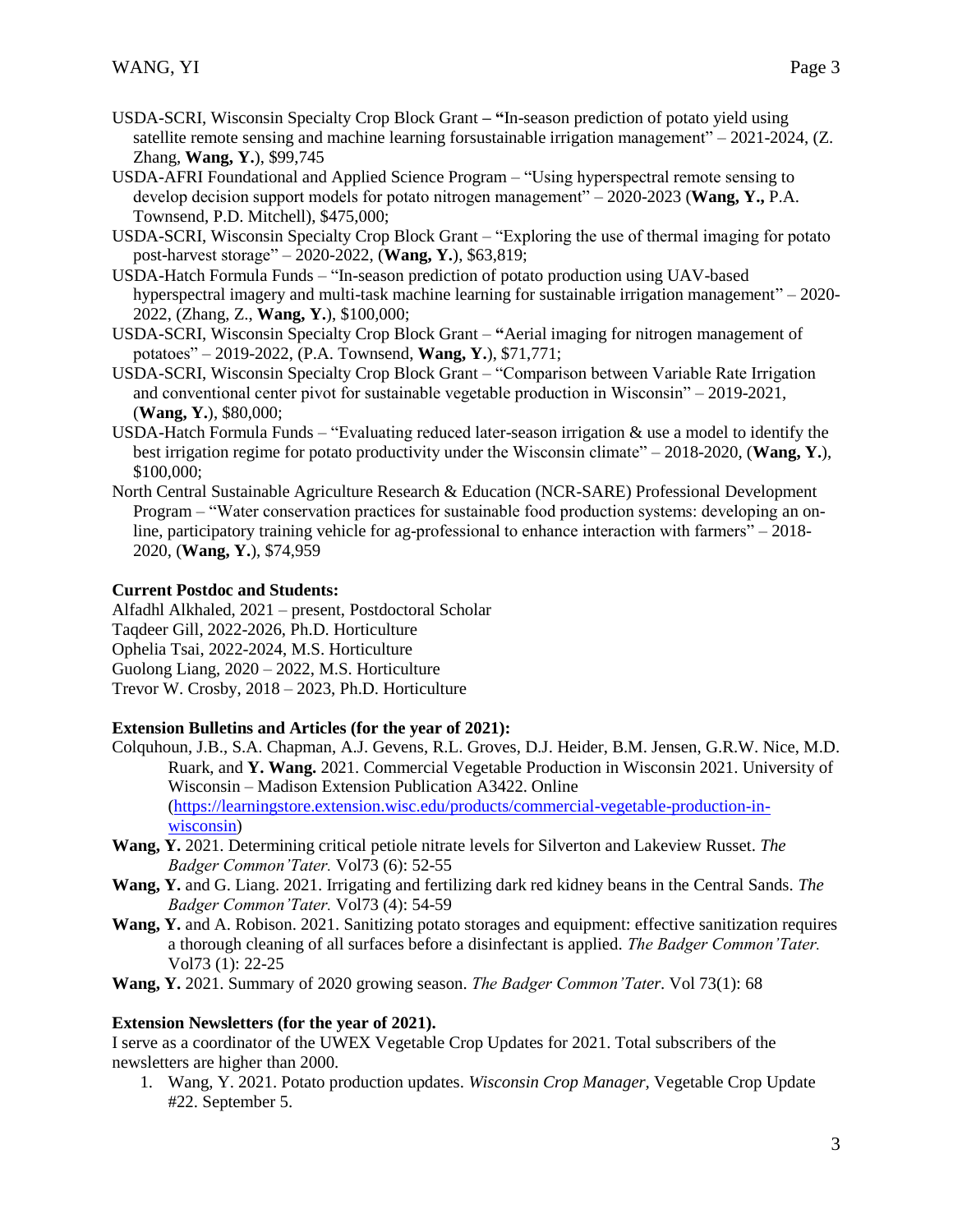- 2. Wang, Y. 2021. Nitrates in well water at UW Hancock ARS and potato production updates. *Wisconsin Crop Manager,* Vegetable Crop Update #20. August 22.
- 3. Wang, Y. 2021. Potato production updates. *Wisconsin Crop Manager,* Vegetable Crop Update #19. August 15.
- 4. Wang, Y. 2021. Potato production updates. *Wisconsin Crop Manager,* Vegetable Crop Update #18. August 8.
- 5. Wang, Y. 2021. Potato production updates. *Wisconsin Crop Manager,* Vegetable Crop Update #17. August 1.
- 6. Wang, Y. 2021. Potato bulking and growth updates. *Wisconsin Crop Manager,* Vegetable Crop Update #16. July 25.
- 7. Wang, Y. 2021. Potato production updates. *Wisconsin Crop Manager,* Vegetable Crop Update #15. July 17.
- 8. Wang, Y. 2021. Potato production updates. *Wisconsin Crop Manager,* Vegetable Crop Update #14. July 10.
- 9. Wang, Y. 2021. Potato and kidney bean production updates. *Wisconsin Crop Manager,* Vegetable Crop Update #13. July 4.
- 10. Wang, Y. 2021. Drought concerns and potato production updates. *Wisconsin Crop Manager,* Vegetable Crop Update #11. June 20.
- 11. Wang, Y. 2021. Potato and vegetable production updates. *Wisconsin Crop Manager,* Vegetable Crop Update #9. June 5.
- 12. Wang, Y. 2021. Potato production updates. *Wisconsin Crop Manager,* Vegetable Crop Update #4. May 2.
- 13. Wang, Y. 2021. Potato production updates and production sources (commercial and home gardener). *Wisconsin Crop Manager,* Vegetable Crop Update #3. April 18.

## **Extension Course:**

### <https://uwveggies.wiscweb.wisc.edu/extension-articles/>

I led a group of water experts from UW, Wisconsin state agencies, and non-profit organizations to develop a six-module, self-guided online course with videos about sustainable water management in agriculture. This online extension course was awarded the 2020 Agronomy Society of America Excellence in Extension Materials Awards.

This extension course has been featured by the Michigan Potato Industry Commission weekly news feed, the North Dakota State University / University of Minnesota Weekly Newsletter Spud Scoop, and Wisconsin Potato and Vegetable Growers Association Tater Talk weekly Newsletters. Total subscribers of those extension outlets are higher than 6000.

# **Extension YouTube Channel:**

Proud to be a SpudBadger! [https://www.youtube.com/channel/UCxPSaKNwmbod\\_-47N1pyNYg](https://www.youtube.com/channel/UCxPSaKNwmbod_-47N1pyNYg) subscribers: 38; total views: 3000 (through November 21<sup>st</sup>, 2021)

### **Extension Website:**

[uwveggies.wiscweb.wisc.edu](https://uwveggies.wiscweb.wisc.edu/)

This site serves as the primary extension portal of my program for stakeholders and potential industry collaborators who are looking for information produced by my program or interested in collaborating with my program. The site has links to all of our extension publications, research weekly updates, previous extension presentations, previous extension conference proceedings, and other extension products. Google Analytics showed that the website received on average 55 unique page views per month.

### **Extension Presentations (for the year of 2021):**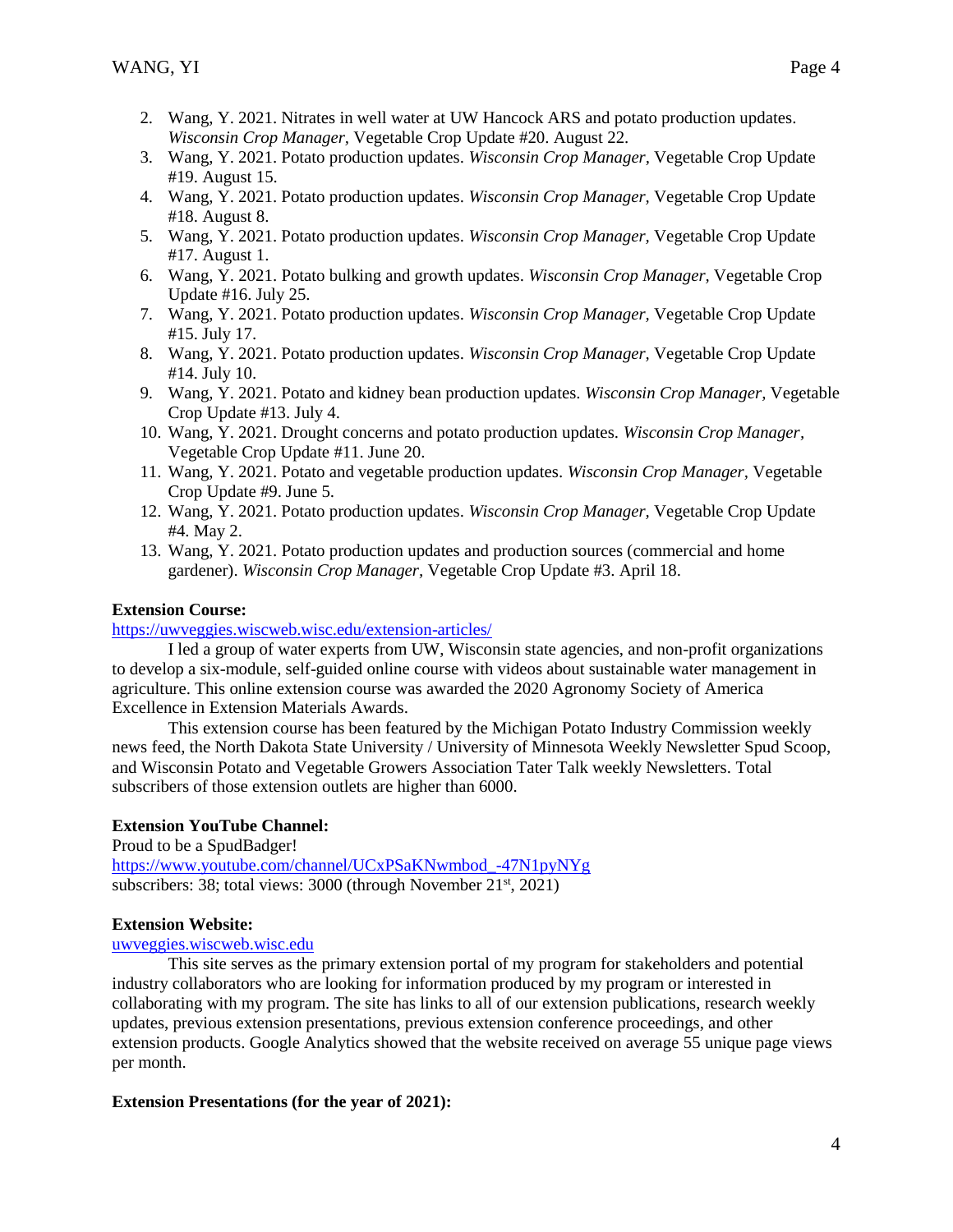| <b>Date</b> | Role             | Presentation title,<br>event, and location                                                                                                                                                                                         | <b>Attendance</b> |  |  |
|-------------|------------------|------------------------------------------------------------------------------------------------------------------------------------------------------------------------------------------------------------------------------------|-------------------|--|--|
| 2021        |                  |                                                                                                                                                                                                                                    |                   |  |  |
| November 30 | Speaker/Educator | Future remote and<br>precision technologies to<br>optimize processing crop<br>production, Midwest<br><b>Food Products</b><br>Association<br>2021 Processing Crops<br>Conference. Wisconsin<br>Dells, WI                            | 60                |  |  |
| August 5    | Speaker/Educator | Nitrogen management<br>and irrigation study<br>updates. University of<br>Wisconsin and<br>Chippewa Valley Bean<br>Plot Day. Hancock, WI.                                                                                           | 50                |  |  |
| July 21     | Speaker/Educator | Potato production<br>research updates.<br>Hancock Agricultural<br><b>Research Station Field</b><br>Day. Hancock, WI.                                                                                                               | 90                |  |  |
| May 10      | Speaker/Educator | On-farm nitrogen trial<br>updates. Wisconsin<br>Potato and Vegetable<br>Growers Association<br><b>Water Task Force</b><br>Meeting. Virtual.                                                                                        | 22                |  |  |
| March 17    | Speaker/Educator | Irrigation and fertility<br>management of dark red<br>kidney beans. Central<br>Wisconsin Processing<br>Crops Meeting. Virtual.                                                                                                     | 54                |  |  |
| February 20 | Speaker/Educator | Growing potatoes in<br>your home gardens. PBS<br>Wisconsin's Garden and<br>Landscape Expo.<br>Virtual.                                                                                                                             | 986               |  |  |
| February 3  | Speaker/Educator | Improving sustainability<br>of Wisconsin potato<br>production. University of<br>Wisconsin Extension &<br>Wisconsin Potato and<br><b>Vegetable Growers</b><br><b>Association Grower</b><br><b>Education Conference.</b><br>Virtual. | 137               |  |  |
| January 12  | Speaker/Educator | Irrigation and nitrogen<br>management of Dark<br>Red Kidney beans grown<br>in Central Wisconsin.<br>Wisconsin AgriBusiness<br>Classic. Virtual                                                                                     | 175               |  |  |
| January 5   | Speaker/Educator | Using hyperspectral                                                                                                                                                                                                                | 300               |  |  |